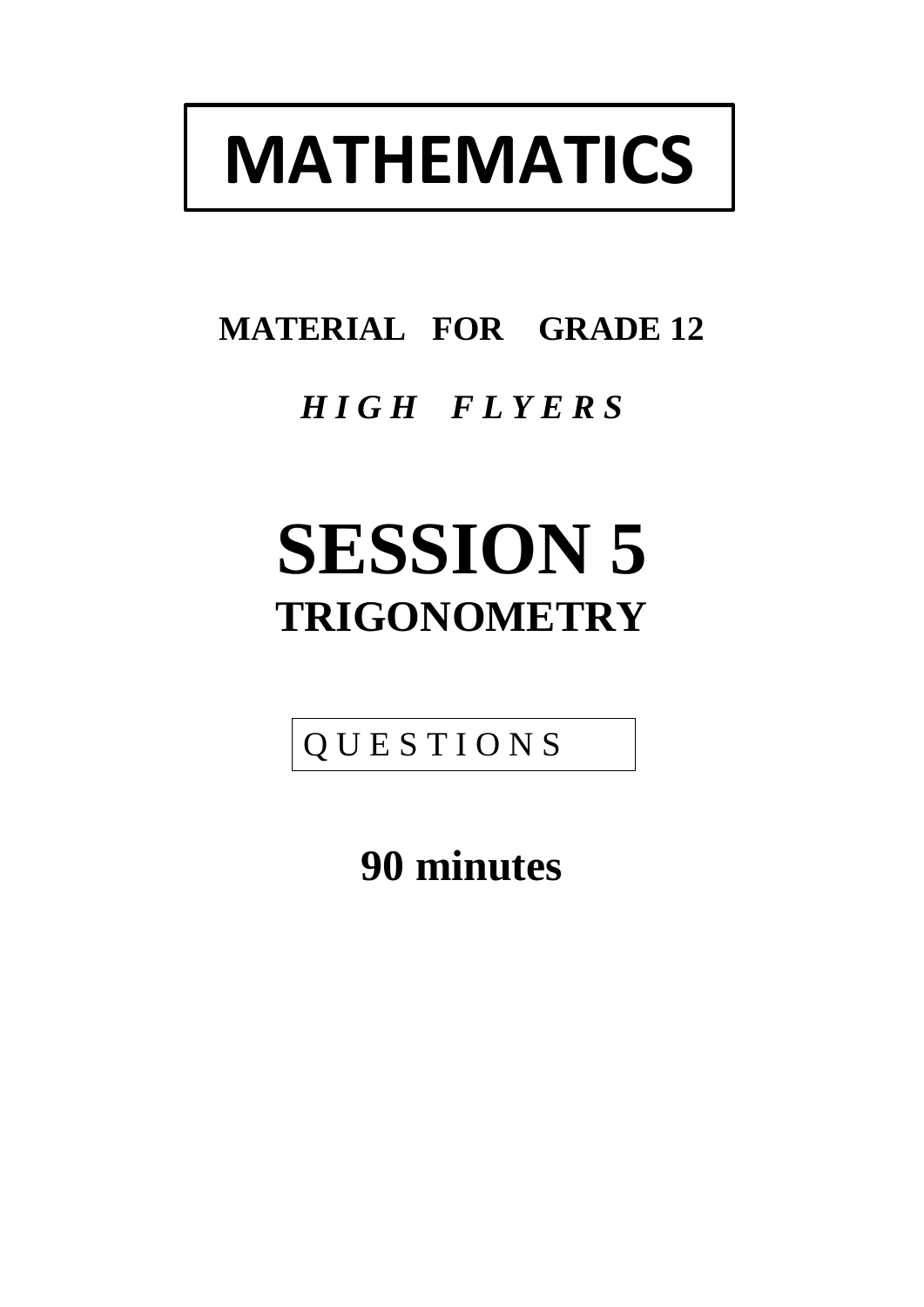#### **QUESTION 1**

- 1.1 Draw the graph of  $h(x) = \sin 2x \cos 2x$  for  $-90^\circ \le x \le 180^\circ$ . (4)
- 1.2 The diagram below shows the graphs of  $f(x) = \cos x + 1$  and  $g(x) = \sin 2x$ , for  $0^{\circ} \le x$ ≤ 360°. Use it to find the approximate general solution to  $2\sin x \cos x = \cos x + 1$ . (3)



#### **QUESTION 2: Solving trig equations**

|  | 2.1 | Find the general solution of $sin^2\beta + sin 2\beta = 1$ , where $cos \beta \neq 0$ | (4) |
|--|-----|---------------------------------------------------------------------------------------|-----|
|--|-----|---------------------------------------------------------------------------------------|-----|

#### **QUESTION 3: Miscellaneous manipulations and calculations**

 $3.1.1 \cos^2 15^\circ - \sin^2 15^\circ$  (3)

3.1.2  $\sin 105^\circ$  (5)

- 3.2 If  $\sin 21^\circ = a$ , express the following in terms of a.
	- i.  $\cos 42^\circ$  (3) ii.  $\sin 81^\circ$  (3)
- 3.3 If sin 22 $\degree$  cos 12 $\degree$  = a and sin 12 $\degree$  cos 22 $\degree$  = b, express sin 34 $\degree$  in terms of a and b. (2)

#### **QUESTION 4: Simplifying expressions / algebraic manipulations**

4.1 Simplify the following to a single trig ratio:

$$
\sin\left(\frac{\beta}{2} + 45^{\circ}\right) \cdot \cos\left(\frac{\beta}{2} + 45^{\circ}\right) \tag{3}
$$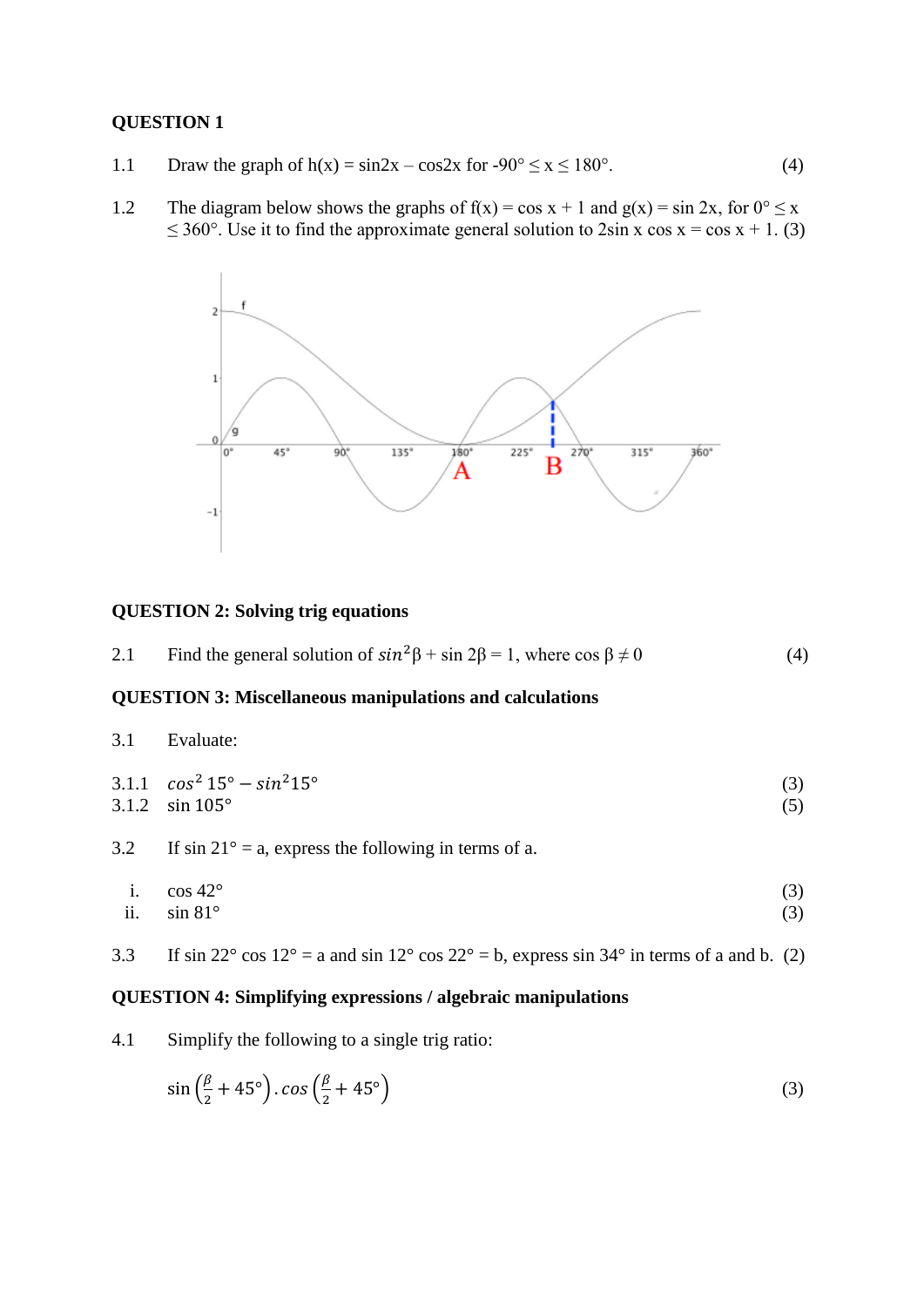4.2 Simplify the following without using a calculator:

$$
\frac{\cos(45^\circ - \theta)}{\cos 45^\circ \cdot \cos \theta} - \tan \theta \tag{5}
$$

#### **QUESTION 5: Proving identities**

5.1 Prove that:  $\sin 2x + 2\sin^2 (45^\circ - x) = \sin^2 x + \cos^2 x$  (4)

5.2 Hence show that: 
$$
\sin^2 15^\circ = \frac{2-\sqrt{3}}{4}
$$
 (3)

5.3 Given:  $\sin \theta \cdot \cos \beta = -1$ 

| 5.3.1 | Write down the maximum and minimum value of $\cos \beta$ .                                   | (2) |
|-------|----------------------------------------------------------------------------------------------|-----|
| 5.3.2 | Solve for $\theta \in [0^{\circ}; 270^{\circ}]$ and $\beta \in [-180^{\circ}; 90^{\circ}]$ . | (6) |

$$
[15]
$$

#### **QUESTION 6**

AB is a vertical tower of *p* units high.

D and C are in the same horizontal plane as B, the foot of the tower. The angle of elevation of A from D is *x*.  $B\hat{D}C = y$  and  $D\hat{C}B = \theta$ .

The distance between D and C is *k* units.



6.1.1 Express  $p$  in terms of DB and  $x$ . (3)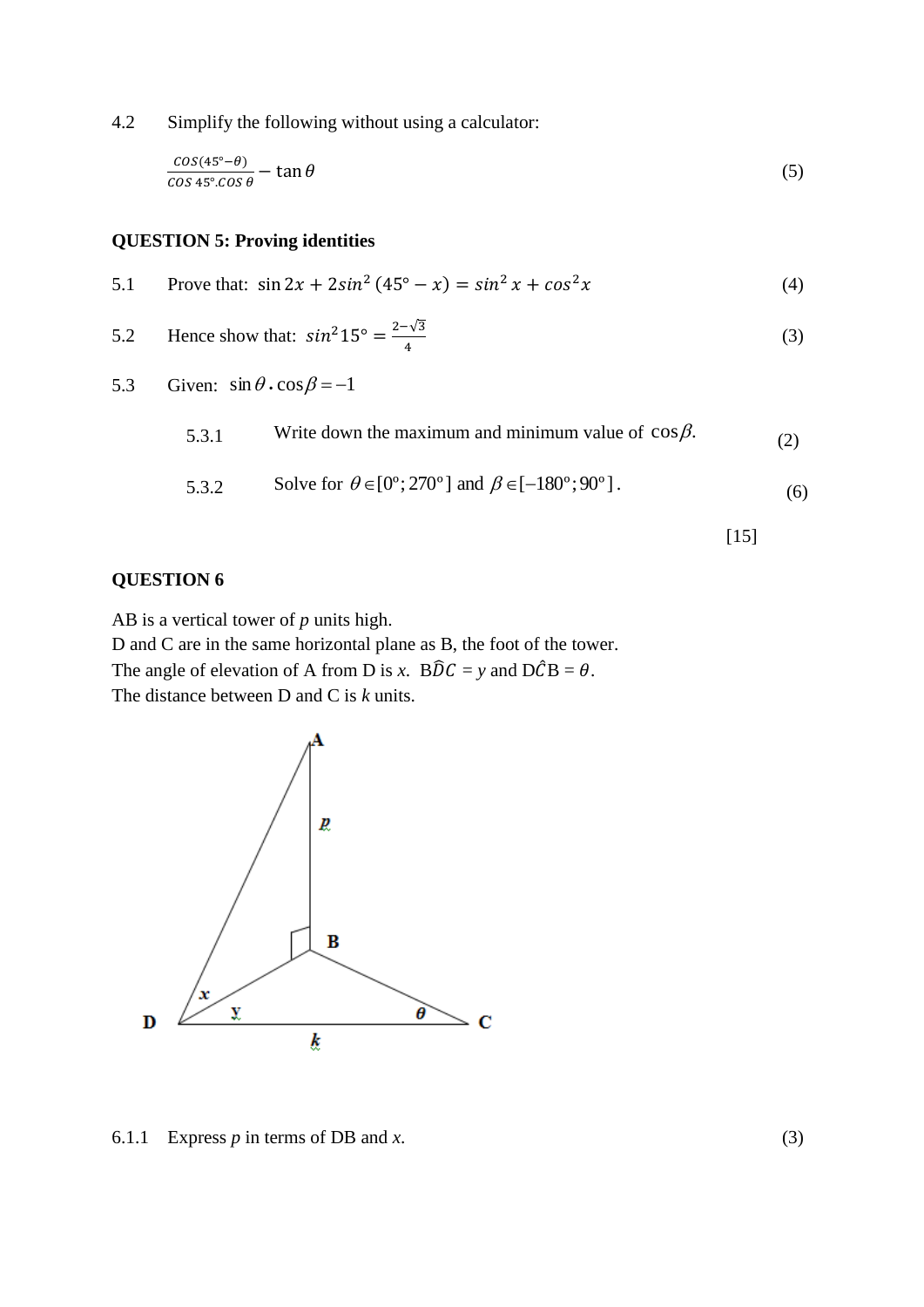6.1.2 Hence prove that: 
$$
p = \frac{k\sin\theta \tan x}{\sin y \cos \theta + \cos y \sin \theta}
$$
 (5)

6.2 Find BC to the nearest meter if  $x = 51,7^{\circ}$ ,  $y = 62,5^{\circ}$ ,  $p = 80$  *m* and  $k = 95$  *m*. (4)

$$
[12]
$$

(5)

#### **QUESTION 7**

In the diagram below, D, B and C are points in the same horizontal plane. AC is a vertical pole and the length of the cable from D to the top of the pole, A, is  $p$  meters. AC  $\perp$  CD. AD $\widehat{D}C = \theta$ ;

 $D\hat{C}B = (90^{\circ} - \theta)$  and  $C\hat{B}D = 2\theta$ .



7.1 Prove that:

$$
BD = \frac{p \cos \theta}{2 \sin \theta}
$$

7.2 Calculate the height of the flagpole AC if  $\theta = 30^{\circ}$  and  $p = 3$  meters. (3)